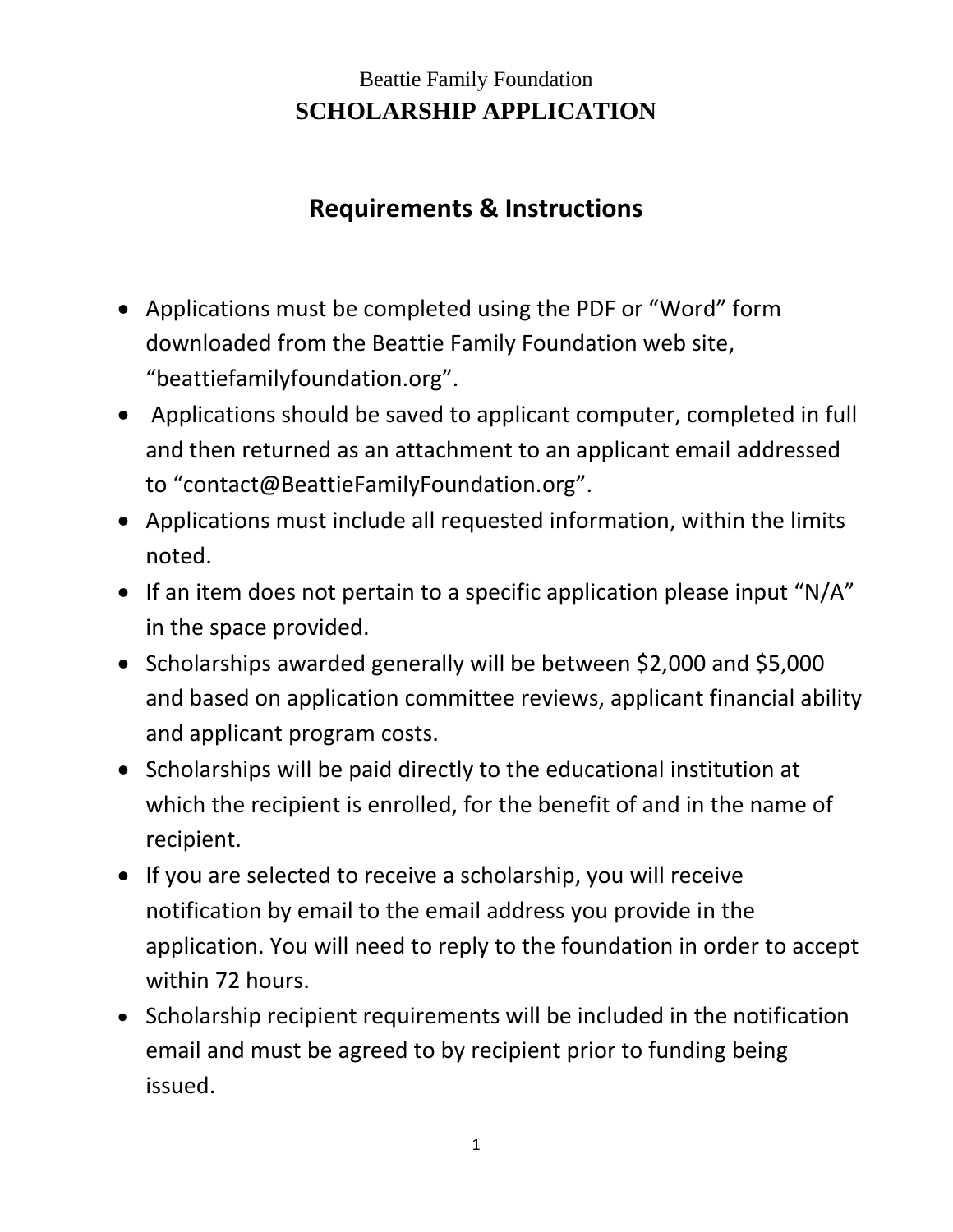# Beattie Family Foundation Scholarship Application

## **Personal data**

| Permanent Address: number, city, State and Zip. ________________________________                                                  |  |  |
|-----------------------------------------------------------------------------------------------------------------------------------|--|--|
| <u> 1989 - Andrea Andrew Maria (h. 1989).</u><br>Best telephone number for recipient contact. ___________________________________ |  |  |
|                                                                                                                                   |  |  |
|                                                                                                                                   |  |  |
|                                                                                                                                   |  |  |
| <b>Educational history</b>                                                                                                        |  |  |
|                                                                                                                                   |  |  |
|                                                                                                                                   |  |  |
|                                                                                                                                   |  |  |
| What degree or certifications are you pursuing? ________________________________                                                  |  |  |
|                                                                                                                                   |  |  |
| How many credits does your school require for graduation? ______________________                                                  |  |  |
| How many credits/hours are left to complete your degree/certification?                                                            |  |  |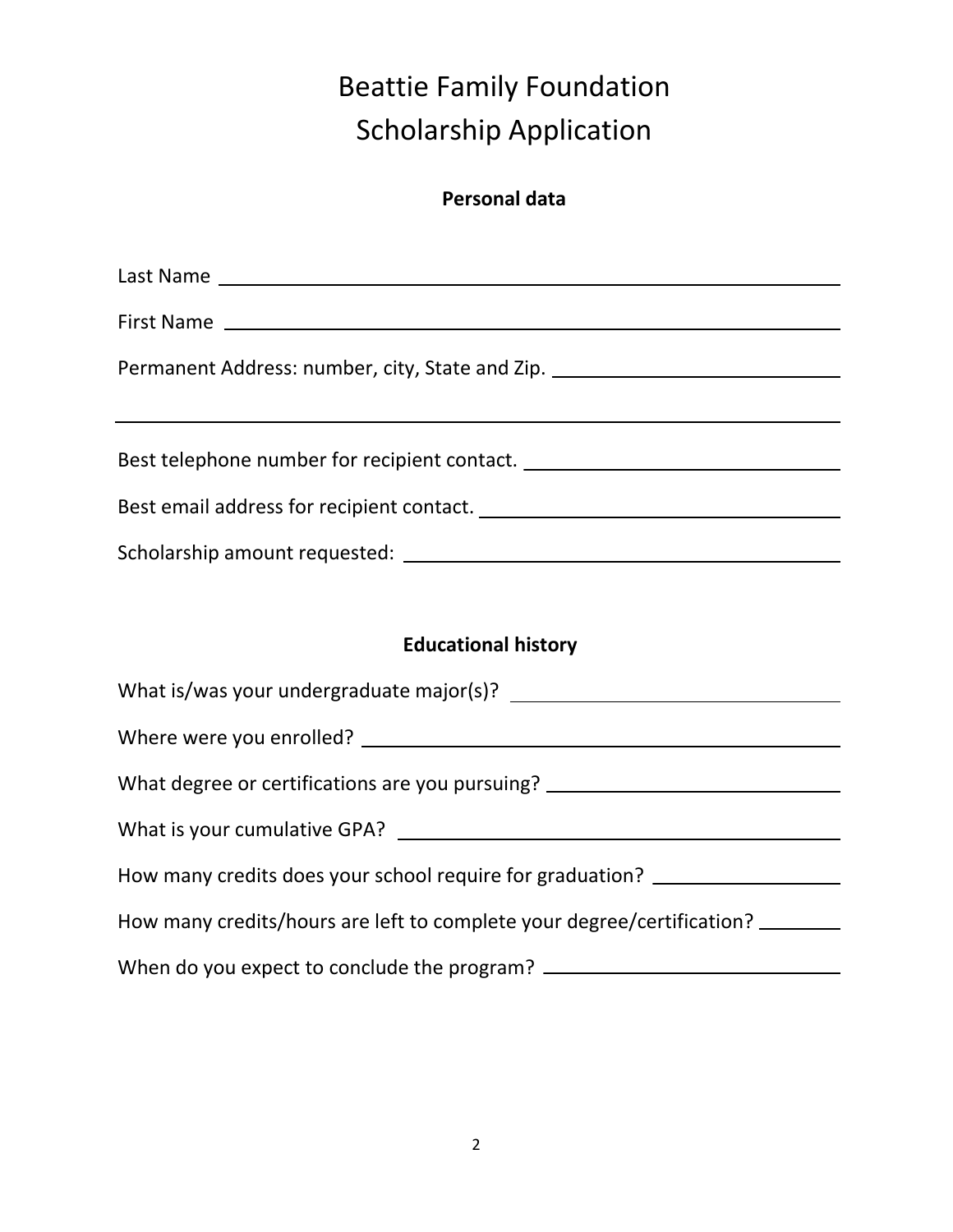Beginning with the school at which you are currently enrolled, list all schools (up to 4) that you have attended, including any for summer or special courses. Include the name of the school, location, and dates attended.

| 1.<br><u> 1989 - Johann Barbara, martin amerikan basal dan berasal dan berasal dalam basal dalam basal dan berasal dala</u>                                                                                                                                                                                                                                                           |  |  |
|---------------------------------------------------------------------------------------------------------------------------------------------------------------------------------------------------------------------------------------------------------------------------------------------------------------------------------------------------------------------------------------|--|--|
| 2. $\frac{1}{2}$ $\frac{1}{2}$ $\frac{1}{2}$ $\frac{1}{2}$ $\frac{1}{2}$ $\frac{1}{2}$ $\frac{1}{2}$ $\frac{1}{2}$ $\frac{1}{2}$ $\frac{1}{2}$ $\frac{1}{2}$ $\frac{1}{2}$ $\frac{1}{2}$ $\frac{1}{2}$ $\frac{1}{2}$ $\frac{1}{2}$ $\frac{1}{2}$ $\frac{1}{2}$ $\frac{1}{2}$ $\frac{1}{2}$ $\frac{1}{2}$ $\frac{1}{2}$                                                                |  |  |
| <u> 1989 - Andrea Andrew Maria (h. 1989).</u><br>3.<br><u> 1989 - Johann Harry Harry Harry Harry Harry Harry Harry Harry Harry Harry Harry Harry Harry Harry Harry Harry</u>                                                                                                                                                                                                          |  |  |
| $\overline{a}$ . $\overline{a}$ $\overline{a}$ $\overline{a}$ $\overline{a}$ $\overline{a}$ $\overline{a}$ $\overline{a}$ $\overline{a}$ $\overline{a}$ $\overline{a}$ $\overline{a}$ $\overline{a}$ $\overline{a}$ $\overline{a}$ $\overline{a}$ $\overline{a}$ $\overline{a}$ $\overline{a}$ $\overline{a}$ $\overline{a}$ $\overline{a}$ $\overline{a}$ $\overline{a}$ $\overline$ |  |  |
| <b>Extracurricular activities</b>                                                                                                                                                                                                                                                                                                                                                     |  |  |
| List up to 4 awards, honors, or scholarships you have received in the past.                                                                                                                                                                                                                                                                                                           |  |  |
| 2.<br><u> 1989 - John Barn Barn, amerikansk politiker (</u><br>and the control of the control of the control of the control of the control of the control of the control of the                                                                                                                                                                                                       |  |  |
| 3.<br>the control of the control of the control of the control of the control of the control of the control of the control of the control of the control of the control of the control of the control of the control of the control                                                                                                                                                   |  |  |
| 4.                                                                                                                                                                                                                                                                                                                                                                                    |  |  |

List up to 4 programs and/or activities in which you have participated on campus or in your community while in school (such as clubs, publications, debate, dramatics, music, art, student government …). Include in any college activity, description of your involvement and dates of participation.

1. <u> 1989 - Andrea Stadt Britain, amerikansk politik (\* 1958)</u> 2.

3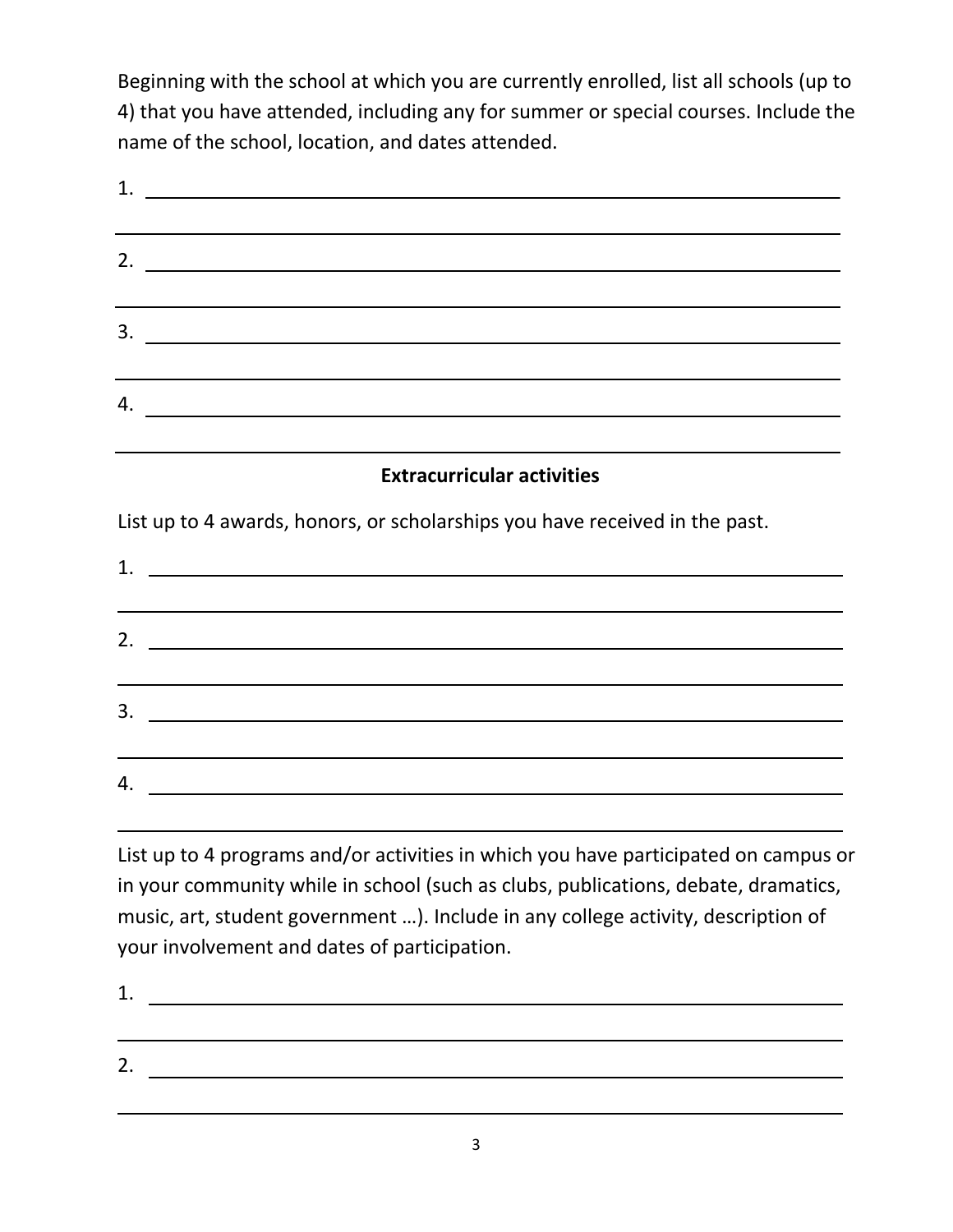| . پ |  |
|-----|--|
|     |  |
|     |  |
|     |  |
|     |  |
|     |  |

### **Work history**

List up to 4 internships, assistantships, and jobs (including summer employment) you have held in the past four years. Include information regarding the job, kind of work, employer, supervisor name, dates of employment and hours per week worked.

| 2.                            |
|-------------------------------|
|                               |
| $3.$ $\overline{\phantom{a}}$ |
|                               |
| 4. $\qquad \qquad$            |
|                               |

#### **Service**

List up to 4 public service or community activities in which you have been involved. Do not repeat items listed previously. Include the activity, your role, and dates of your involvement.

| 2. $\qquad \qquad$            |  |
|-------------------------------|--|
|                               |  |
| $3.$ $\overline{\phantom{a}}$ |  |
|                               |  |
| 4. $\overline{\phantom{a}}$   |  |
|                               |  |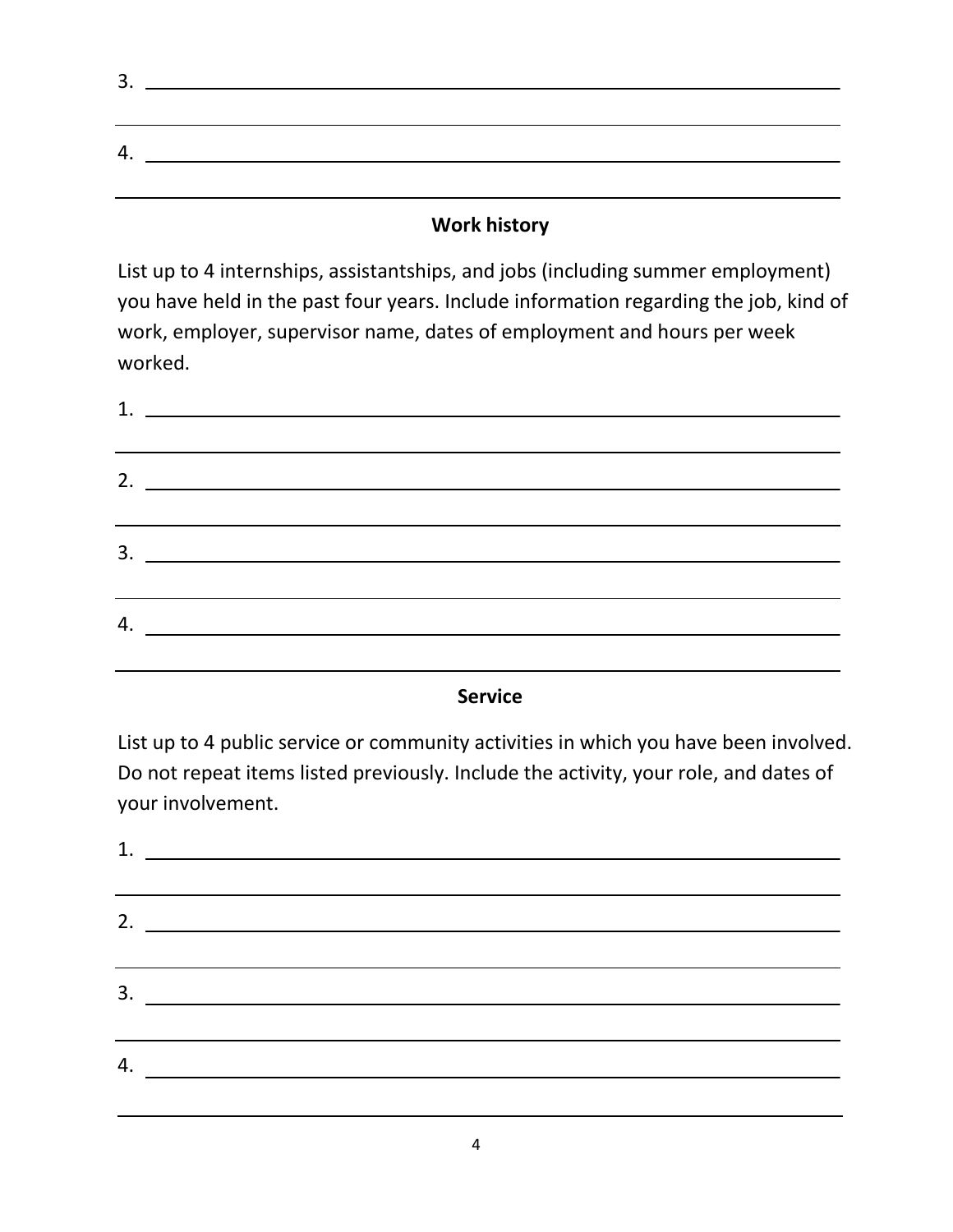#### **Essay**

In three pages or less:

- Describe your career goals and professional aspirations
- Describe a leadership experience in which you have made a difference in your community or on campus.
- Provide any additional information you wish to share with the scholarship review committee.